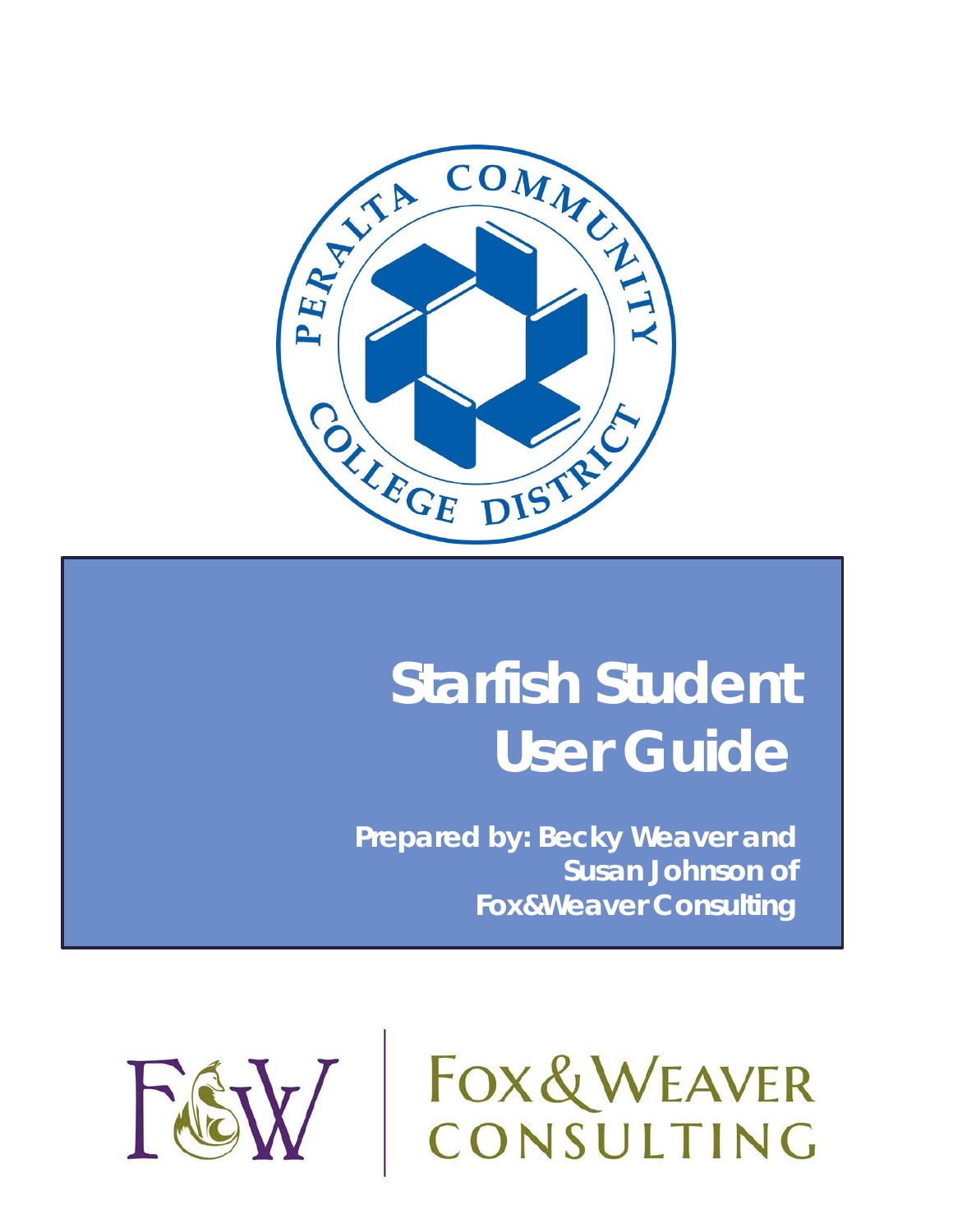# Welcome to Peralta Starfish

Peralta Starfish provides you with a central location to connect to the people and services that can help you finish what you start - all accessible right from your Peralta Starfish Home page.

Log in to your Peralta Starfish Home page by logging in to Canvas [here](http://peralta.instructure.com/login/canvas) and finding the Starfish link on the left navigation panel.



Your Home page includes access to a customizable profile and personalized channels that make it easy to schedule the dedicated time you need with your instructors, counselors or counselors.

Peralta Starfish can also help you manage the steps you need to take to stay on track and meet your goals.

Here are three great ways to get started:

## 1. **Set up your profile**

Make it easier for your instructors and counselors to get to know you and stay in contact.

## **2. [Stay on track](#page-7-0)**

Use your personalized [Dashboard](#page-7-0) to stay on top of upcoming appointments, assignments, plans, and recommendations from your instructors.

# **3. [Connect to people and services that can help you](#page-4-0)**

Use your personalized [My Success Network](#page-4-0) and [Courses](#page-4-0) channels for quick access to contact information, appointment scheduling, and course help.

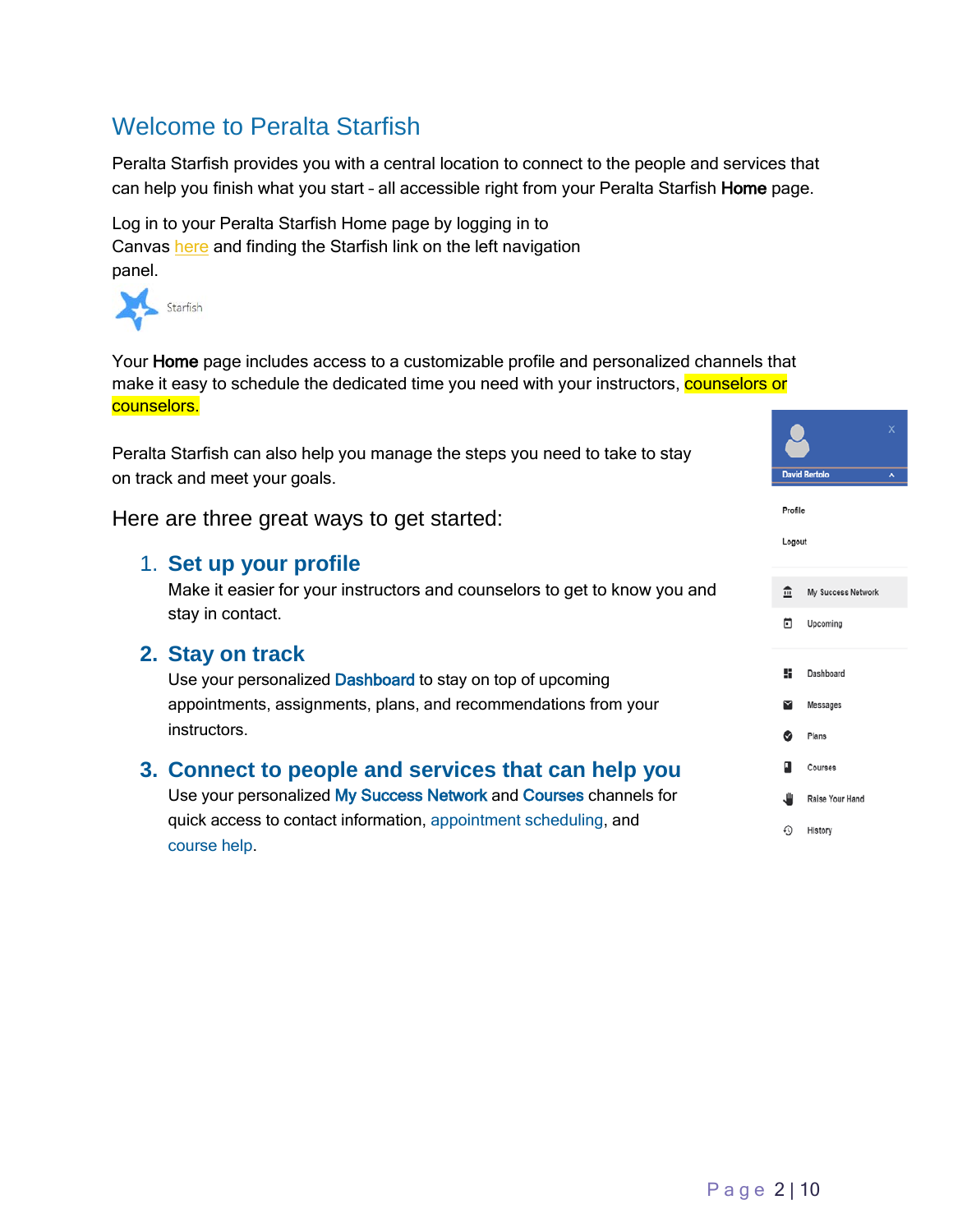# Not sure what you need?

Browse the [Services Catalog](#page-9-0) to see the services available to you as a student.

*That's it. Simple for you. Powerful for your future.*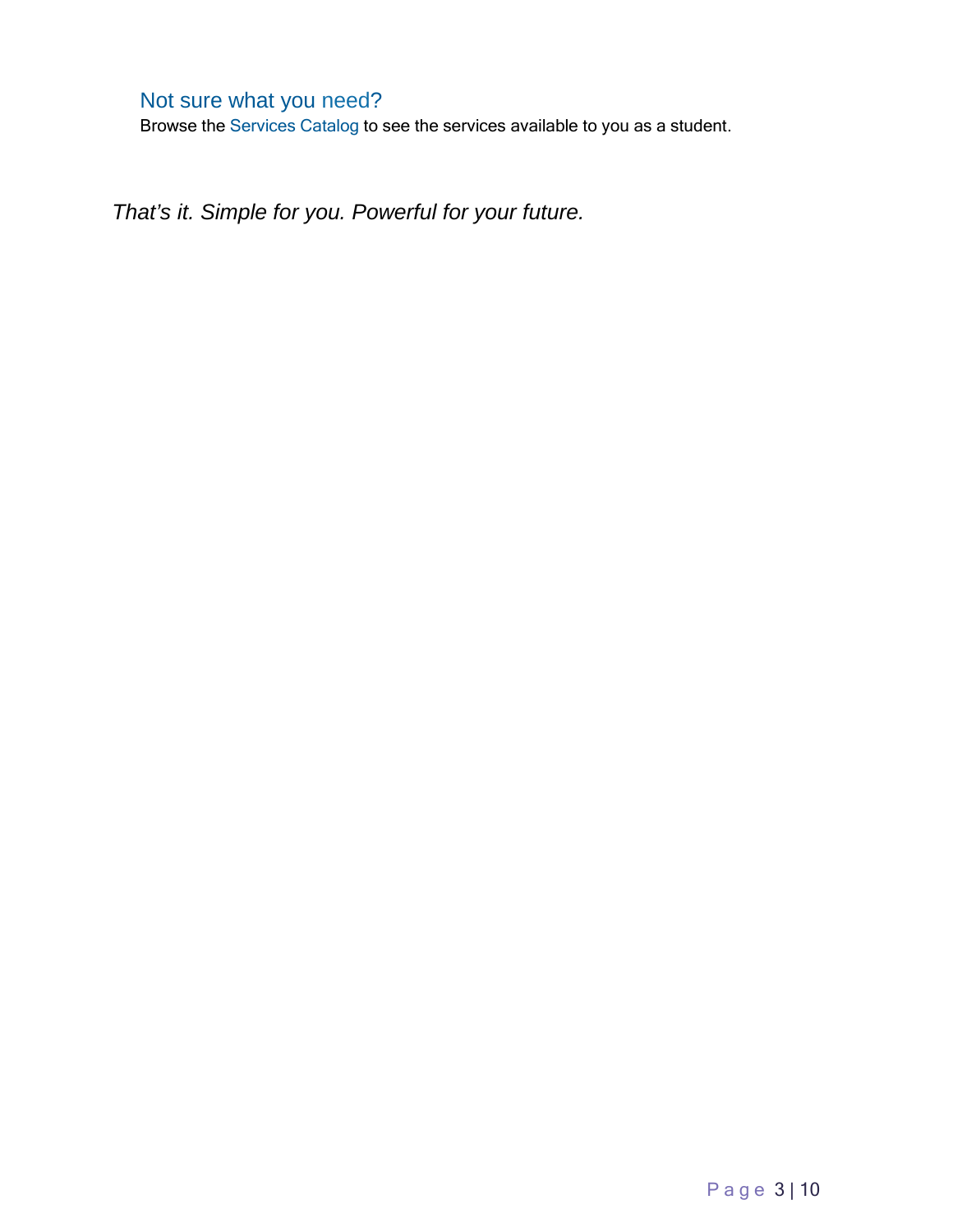# Set up your Profile

Begin by setting up your student profile. Your profile lets instructors and counselors know who you are and how to contact you. It also gives you control over how you wish to receive emails.



1. Click on the arrow next to your name and select "Profile" to open your profile.

From here, you can customize your profile by uploading a photo, setting appointment reminders, and adding a secondary email address for receiving Peralta Starfish emails (e.g. your mobile phone).

|              | FERPA standards protect student data.  |                                                                   |   |
|--------------|----------------------------------------|-------------------------------------------------------------------|---|
|              | <b>David Bertolo</b>                   | [Last login; undefined undefined]                                 |   |
|              | Contact Information                    |                                                                   |   |
|              | Login                                  | T6122466                                                          |   |
|              | <b>Institution Email</b>               | Test2466@thisdoesnotexist.edu                                     |   |
|              | Alternate Email                        |                                                                   | Ð |
|              |                                        | All notifications will be sent to your institution email address. |   |
| Upload Photo | Email Praference                       | Also send notifications to my alternate email address             |   |
|              | Phone                                  | 111-111-1111                                                      |   |
|              | Cell Phone                             | 111-111-1111                                                      |   |
|              | Video Phone                            |                                                                   |   |
|              | Time zone                              | (GMT-08.00) Pacific Time                                          | ⊵ |
|              |                                        | Display all time zones                                            |   |
|              | Weekly Updates<br>Reminder Preferences | Send me a weekly status update about My Success Network           |   |
|              | Email me 15                            | minutes before the start of an appointment                        |   |
|              | Email me at 9:00 am v the day of       | an appointment                                                    |   |

To have Peralta Starfish emails sent to your mobile phone (in addition to sending to your primary institutional email address):

| <b>Alternate Email</b>  | 111111111@txtatt.net<br>All notifications will be sent to your institution email address. |
|-------------------------|-------------------------------------------------------------------------------------------|
| <b>Email Preference</b> | Also send notifications to my alternate email address                                     |

• Enter the *email address* of your mobile phone in the Alternate Email field. This address will be a combination of your phone number plus carrier

information. Click the more information **icon**  $\frac{1}{2}$  for a list of common carriers and email address formats :

• Click the **Both** radio button associated with "Send my correspondence to".

| Receive notifications on your mobile phone:                |
|------------------------------------------------------------|
| Enter the email address for your mobile phone as indicated |
| below for each provider.e.g., 8885551212@txt.att.net       |
| · AT&T: cellnumber@txt.att.net                             |
| · Verizon: cellnumber@vtext.com                            |
| · T-Mobile: cellnumber@tmomail.net                         |
| · Sprint PCS: cellnumber@messaging.sprintpcs.com           |
| · Virgin Mobile: cellnumber@vmobl.com                      |
| · US Cellular: cellnumber@email.uscc.net                   |
| · Nextel: cellnumber@messaging.nextel.com                  |
| · Boost: cellnumber@myboostmobile.com                      |
| · Alltel: cellnumber@message.alltel.com                    |
| <b>Required fields</b><br>Clos                             |

2. Once you have made your desired changes to your profile, click the Submit button to save your updates.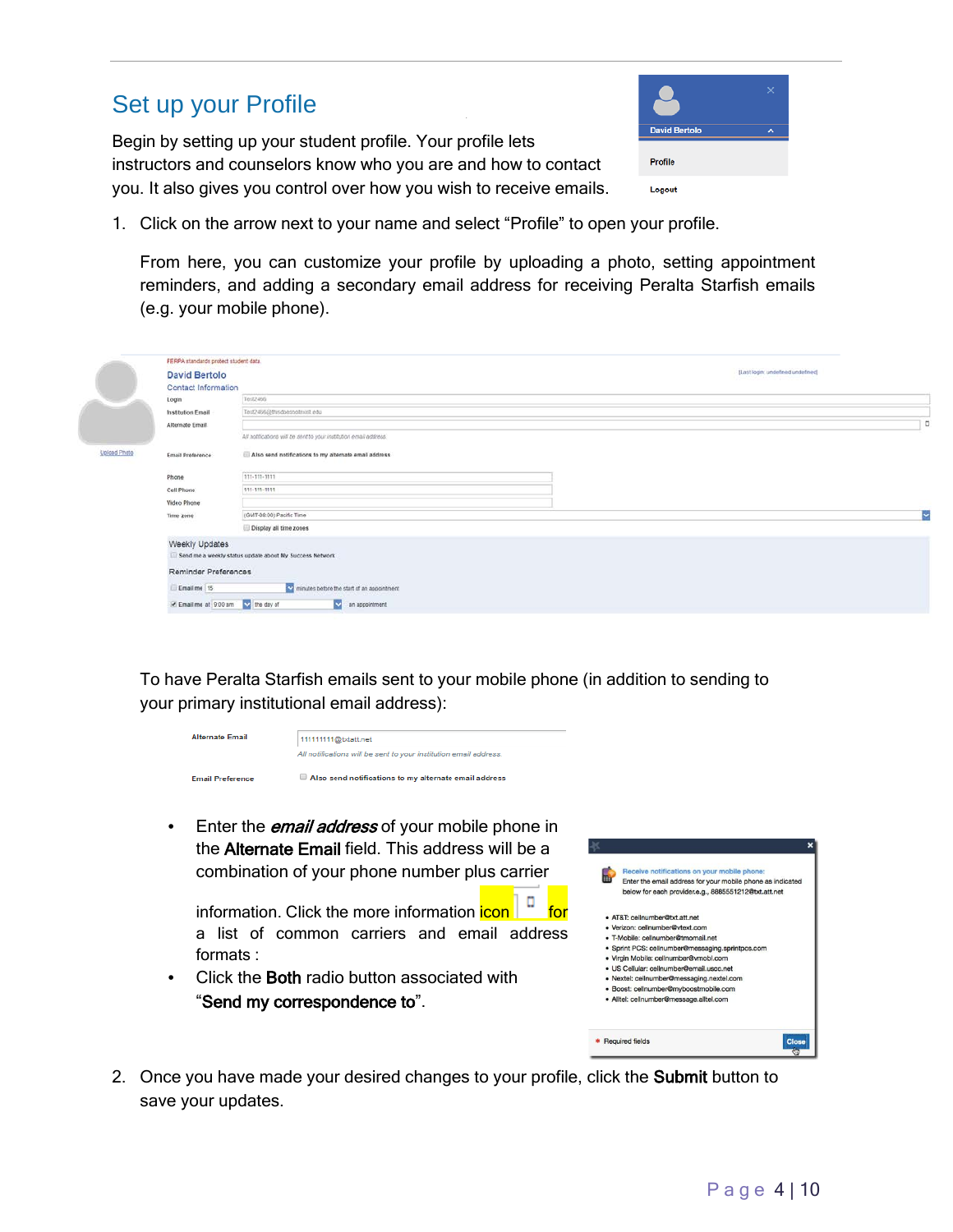# <span id="page-4-0"></span>Connect to people and services that can help you

The [My Success Network](#page-4-0) and [Courses](#page-4-0) channels display the people and services that are available to help you succeed. Here you can find key contact information as well as links to student service web sites and online appointment scheduling.

#### Messages

Click the Messages icon on your navigation bar to display messages sent to you in Peralta Starfish.

Click on any message in the list to display the full contents of that message.



# My Success Network

Click the My Success Network icon on your navigation bar to display your personalized network. This channel lists the people and resources that are available to assist you. (You can browse a broader list of available services in the [Service Catalog\).](#page-9-0) For each person or service listed you will find contact information, supporting websites, and, if online scheduling is enabled, a link to make an appointment.

| My Success Network                                                                                                                                                                                                                                                                                                                                                             |   |                                                                   |                                |
|--------------------------------------------------------------------------------------------------------------------------------------------------------------------------------------------------------------------------------------------------------------------------------------------------------------------------------------------------------------------------------|---|-------------------------------------------------------------------|--------------------------------|
| Search services and people                                                                                                                                                                                                                                                                                                                                                     |   |                                                                   | $\alpha$                       |
| How can we help?                                                                                                                                                                                                                                                                                                                                                               |   |                                                                   | Schedule                       |
| Your Connections                                                                                                                                                                                                                                                                                                                                                               |   |                                                                   | Email                          |
| Caleb Foster<br>C<br>Instructor, Primary Counselor                                                                                                                                                                                                                                                                                                                             | ٠ | DAVE NGUYEN<br>◠<br>Financial Aid Specialist                      | Call<br>$\sim$<br>View Profile |
| <b>LOAN NGUYEN</b><br>3<br>Financial Aid Specialist                                                                                                                                                                                                                                                                                                                            | ۰ | <b>Beth Williams</b><br>B<br>Financial Aid Specialist, Instructor | ٠                              |
| Your Services<br><b>BCC Career &amp; Transfer Center</b><br>Welcome to the Berkeley City College Career and Transfer<br>Centerl Here at the center, we assist students with all aspects of<br>the transfer process, as well as provide the tools necessary to<br>find the right internship, job opportunity, or career pathway. We<br>provide help with applications, personal |   |                                                                   |                                |
| CALL<br>SCHEDULE                                                                                                                                                                                                                                                                                                                                                               |   |                                                                   |                                |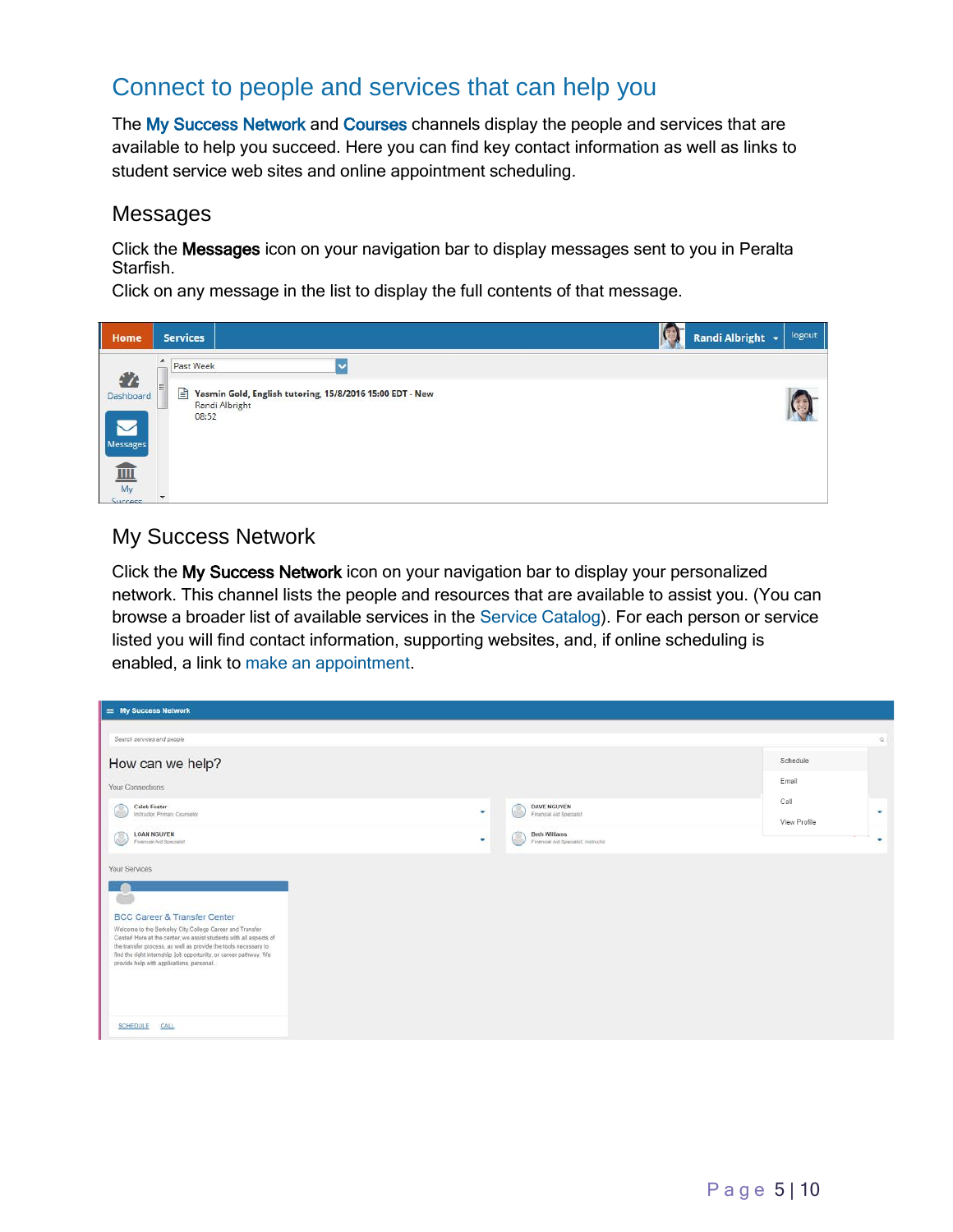## Courses

Teaching

Click the Courses icon on your navigation bar to display information about courses you are enrolled in as well as contacts and available support related to each. Like the My Success Network channel, it is personalized to show the people and services specific to the courses you are taking, if the instructor has office hours set-up you have the ability to make an appointment.

1. Click on the Schedule Appointment Link.

| <b>NETWORK</b> |                                                                                                      |                   |
|----------------|------------------------------------------------------------------------------------------------------|-------------------|
|                | <b>Caleb Foster</b><br>$U_111 - 111 - 1111$<br>Test9907@thisdoesnotexist.edu<br>Schedule Appointment | <b>INSTRUCTOR</b> |

#### 2. Select a reason for the appointment and select continue.

| $\sim$<br>Course add / withdrawal | ◯ Course tutoring                |
|-----------------------------------|----------------------------------|
| O Discuss grades                  | <b>Discuss prior course work</b> |
| General visit                     | Review exam or quiz              |

#### 3. Select a date and time and select continue

| $\leftarrow$   |                |        | September 2018 |                 |                | $\rightarrow$ | $2:00 \text{ pm} - 2:15 \text{ pm}$<br><b>BCC Rm 234</b> | 15 <sub>m</sub> |
|----------------|----------------|--------|----------------|-----------------|----------------|---------------|----------------------------------------------------------|-----------------|
| Su             | Mo             | Tu     | We             | Th.             | Fr.            | Sa            |                                                          |                 |
|                |                |        |                |                 |                | 1             | 2:30 pm - 2:45 pm                                        | 15 <sub>m</sub> |
| 2              | $\overline{3}$ | $\sim$ | $-5$           | $6\overline{6}$ | $\overline{7}$ | 8             | <b>BCC Rm 234</b>                                        |                 |
| $\overline{9}$ | 10             | 11     | 12             | 13              | 14             | 15            | Tuesday, September 11                                    |                 |
| 16             | 17             | 18     | 19             | 20              | 21             | 22            |                                                          |                 |
| 23             | 24             | 25     | 26             | 27              | 28             | 29            | $\bigcirc$ 1:00 pm - 1:15 pm                             | 15 <sub>m</sub> |
| 30             |                |        |                |                 |                |               | <b>BCC Rm 234</b>                                        |                 |
|                |                |        |                |                 |                |               |                                                          |                 |

#### 4. Confirm the appointment

| Does this look correct? |
|-------------------------|
| Date and Time           |
| Monday, September 10    |
| $2:30$ pm $- 2:45$ pm   |
| Change duration         |
|                         |
| Location                |
| <b>BCC Rm 234</b>       |
| Door will be open       |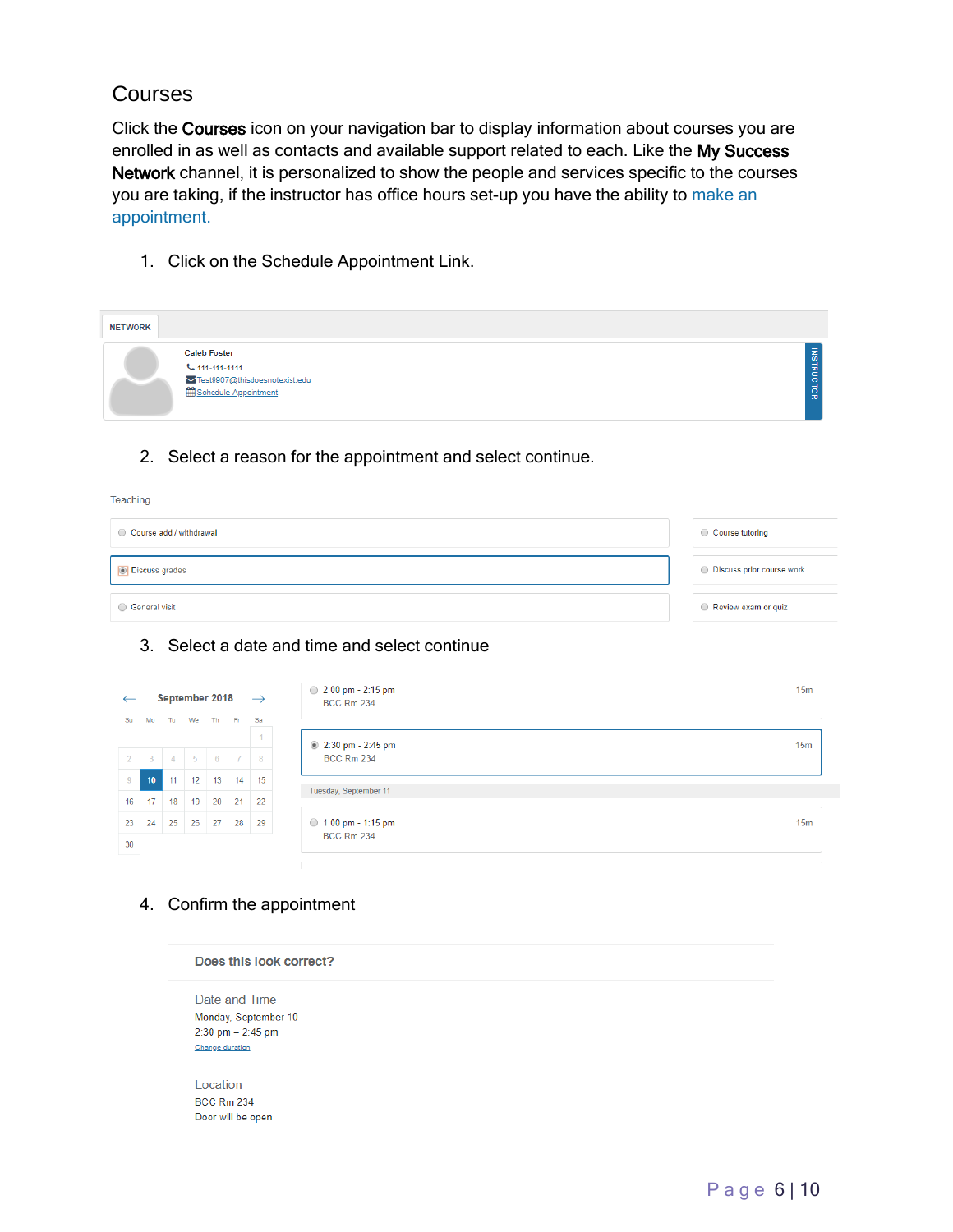# Change an Appointment

To see your upcoming appointments, select the Upcoming tab on the Starfish left navigation panel.



Your upcoming appointments will be displayed. To cancel/change the appointment, select the three little dots.

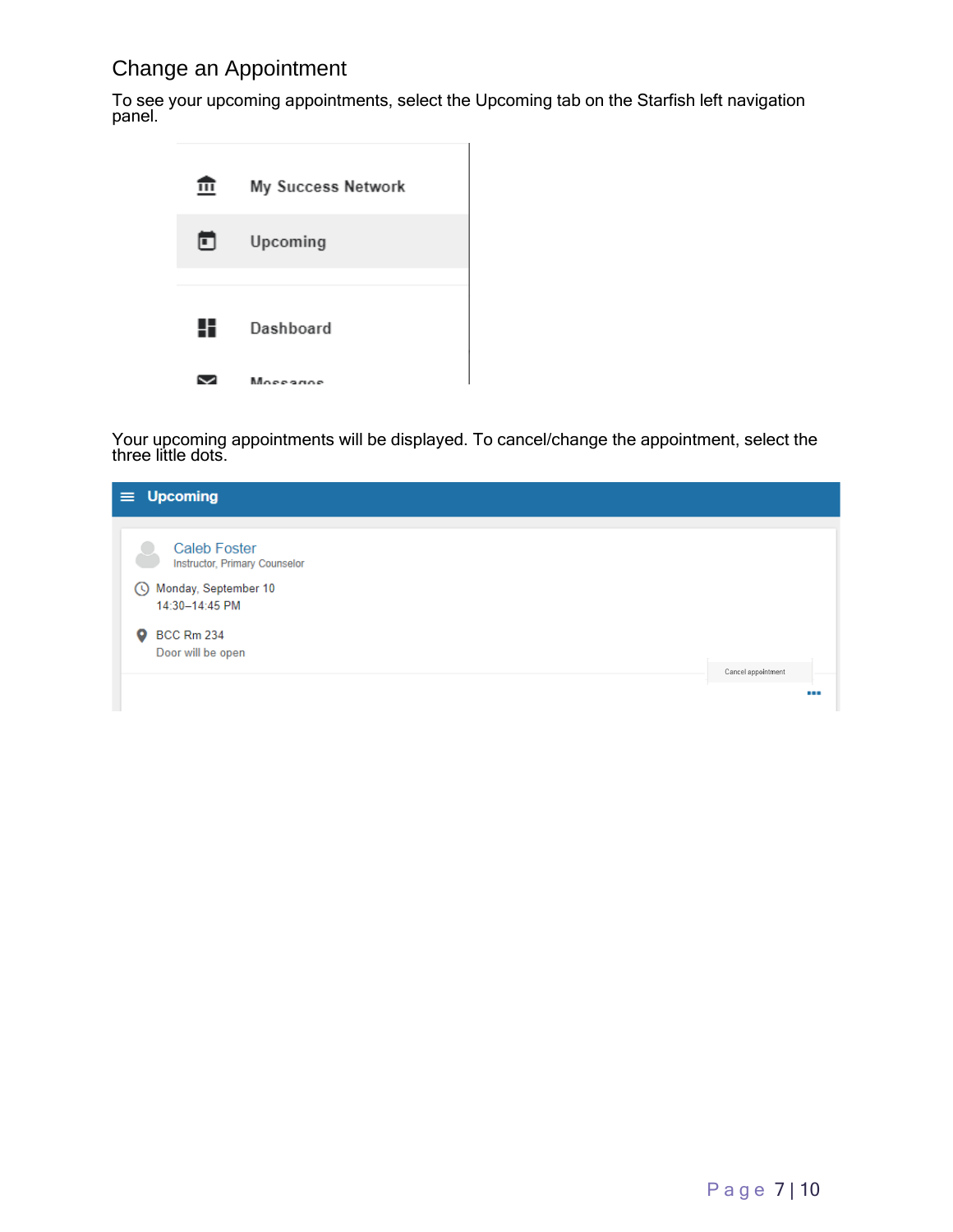# <span id="page-7-0"></span>Raise Your Hand

Need help, but not sure where to go? Raise Your Hand for help.

1. Click the Raise Your Hand tab on the left navigation bar.



2. This will bring up the Raise Your Hand form. Select the Type of help needed from the drop down menu and give specific Details on how staff can assist you.

|                        |                                                |                   | ×             |
|------------------------|------------------------------------------------|-------------------|---------------|
| <b>Request Help</b>    |                                                | <b>Never Mind</b> | <b>Submit</b> |
| Type                   | Select the type of help you are looking for    |                   |               |
| Course                 | Introduction to Accounting (ACCT101.02.201501) |                   |               |
| <b>Details</b>         | Describe how we can help you.                  |                   |               |
| <b>Required fields</b> |                                                | <b>Never Mind</b> | <b>Submit</b> |

3. Click the Submit button to submit your request when you are finished.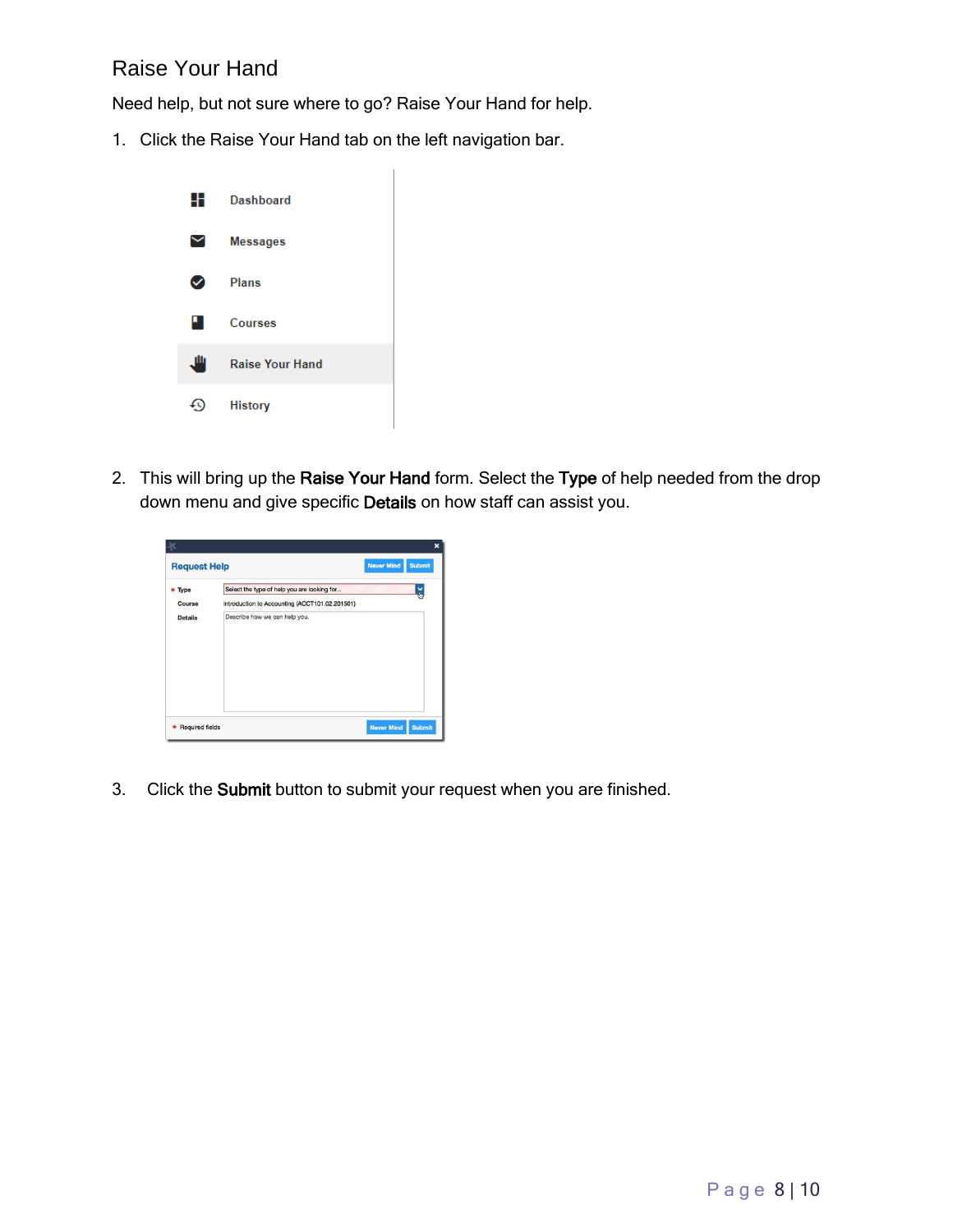# Stay on Track

# **Dashboard**

Your Dashboard displays upcoming appointments and date-based tasks on the left to help you plan your week. The right hand column of your Dashboard highlights items that require your attention and may include alerts related to your class work, recommended referrals to campus support offices to help you succeed, and Kudos from your instructors.

## Messages

The messages will display the content of email messages sent to you through Peralta Starfish.